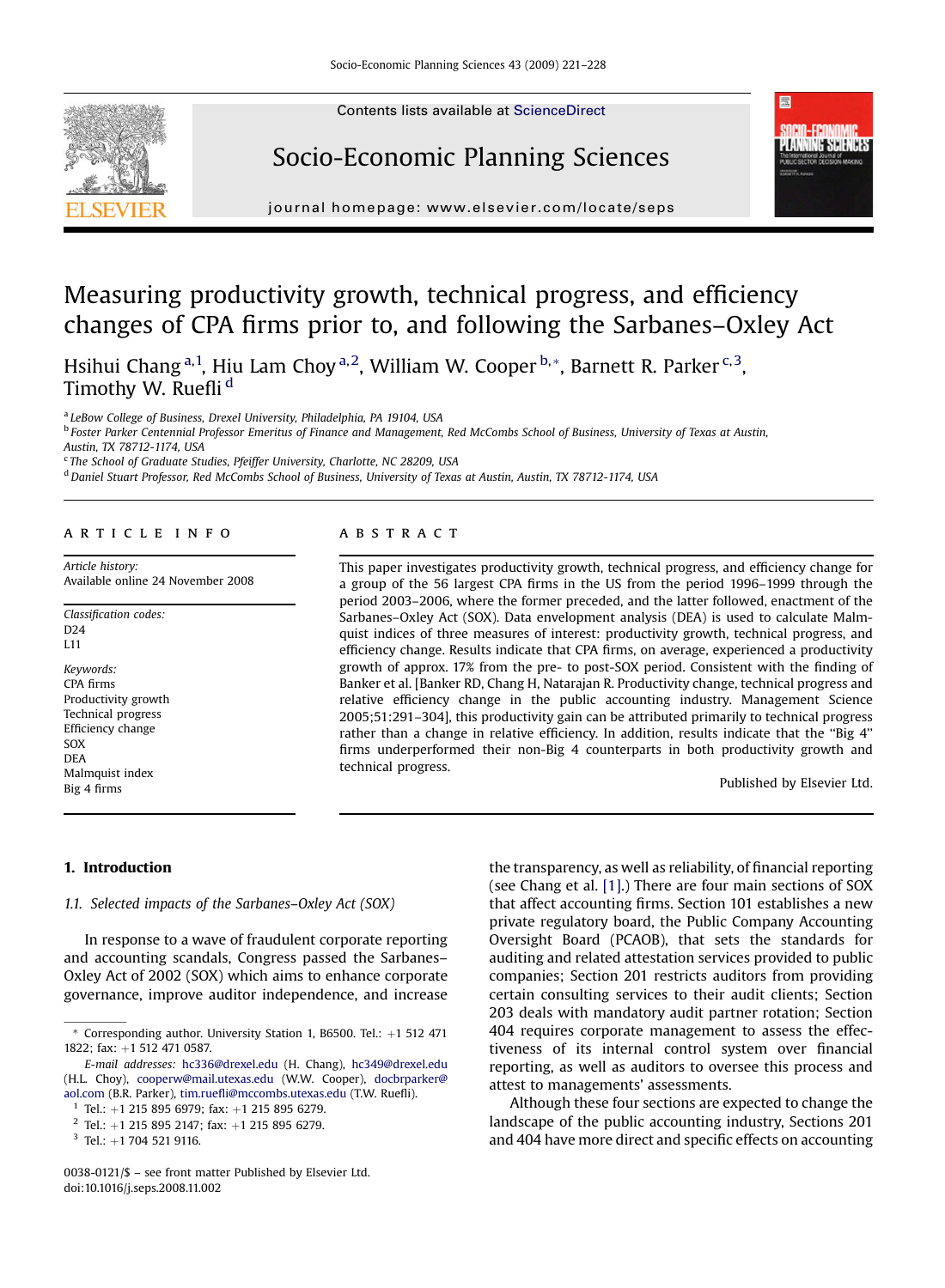firms' services and, hence, on their productivity and efficiency. For example, the former Section 201 of SOX prohibits an auditor from providing the following services to its audit clients: bookkeeping, financial information systems design and implementation, appraisals or valuation, actuarial and internal audit outsourcing, management and human resources, broker/dealer and investment banking, and legal or expert services unrelated to the audit function (Chang et al. [\[1\]\)](#page--1-0).

Levitt [\[2\]](#page--1-0) argues that non-audit activities, i.e., management advisory services (MAS), are lucrative and yield higher margins than do audit fees. Because these services are more productive in generating revenues for the same level of human resource (HR) inputs [\[3\]](#page--1-0), such a restriction on MAS services can decrease the productivity and/or efficiency of CPA firms.

In contrast, Section 404 requires that auditors evaluate a company's internal control system, and report on management's assessment of the system as part of its overall audit engagement. These new requirements create opportunities for accounting firms to generate incremental revenues from additional audit procedures and consulting services. For example, auditors can charge more for additional stages in an analysis, resulting in increased revenues. Further, many companies hire CPA firms, other than their own auditors, as consultants to document or update and test their internal control systems, as required by Section 404.

Clearly, this, alone, could increase the consulting service revenues of accounting firms [\[1\]](#page--1-0). Indeed, a recent survey by Financial Executives International [\[4\]](#page--1-0) of 217 firms with revenues of at least \$5 billion found that they spent an average of \$4.36 million (in 2004) to comply with Section 404. Additional audit fees paid for attestation of the system represented an average increase of 57% vs. ''normal'' levels over the regular financial statement audit fees in the period. With such incremental revenues, accounting firms are thus expected to improve their productivity and efficiency by offering Section 404 compliance services.

In a related development, as documented in Dopuch et al. [\[5\],](#page--1-0) non-audit services appear to affect the efficiency and effectiveness of audit services. Since provision of the former offers auditors access to information they could not otherwise obtain the efficiency and effectiveness of audits could be improved through knowledge spillover [\[6\]](#page--1-0). However, according to Whisenant et al. [\[7\],](#page--1-0) the pricing of audit and MAS services, at least for pre-SOX performances, were independent. Davis et al. [\[8\]](#page--1-0) and Dopuch et al. [\[5\],](#page--1-0) on the other hand, both found that audit fees charged by accounting firms are positively correlated with the joint provision of audit and non-audit services. Yet, others argue that, with knowledge spillover, audit firms are willing to share cost savings with their clients and charge a lower rate for their services [\[9,10\].](#page--1-0) With the elimination of selected complementary services, the pricing of remaining services likely changes. This, in turn, affects the overall productivity and efficiency of accounting firms.

#### 1.2. Literature review

Although the new regulatory setting outlined above has significantly changed the playing field of accounting firms,

and affected their practices and service mixes, there is little empirical research on how such changes have impacted accounting firms' productivity. For example, many prior studies have focused on how SOX affects auditor independence and audit fees (e.g., Lai [\[11\]](#page--1-0), Griffin and Lont [\[12\];](#page--1-0) Raghunandan and Rama [\[13\]\)](#page--1-0). A review of the relevant literatures suggests that only Chang et al. [\[1\]](#page--1-0) has specifically examined the impact of SOX on the productivity of accounting firms. Using annual survey data for 57 large CPA firms in the US for the period from 2000 to 2005, these authors, Chang et al. [\[1\]](#page--1-0), found that the fee productivity of CPA firms in transforming human resources into service revenues increased in the post-SOX period. However, they did not distinguish between changes in the frontier that determines what is possible, and the actual utilization of these possibilities in terms of efficiency.

Toward this end, the current paper follows Banker et al. [\[3\]](#page--1-0) in using the Malmquist productivity index to estimate changes in productivity and efficiency of CPA firms under selected circumstances. Specifically, we analyze the extent to which a change in the productivity of accounting firms can be explained by a shift in their production technology (i.e., technical progress) and changes in their efficiency relative to peers (i.e., relative efficiency change).

Utilizing a group of 56 of the largest CPA firms in the US for the periods 1996–1999 (pre-SOX) and 2003–2006 (post-SOX), we found that US accounting firms, on average, experienced a productivity growth of approx. 17% from the pre-SOX to post-SOX period. This is consistent with the finding of Chang et al. [\[1\]](#page--1-0) who observed a significant increase in the production efficiency of accounting firms following the passage of SOX. Further, consistent with the results of Banker et al. [\[3\]](#page--1-0), we also found that the productivity gain of accounting firms may be attributed primarily to technical progress (19.9%). Finally, our results indicate that ''Big 4'' firms underperformed their non-Big 4 counterparts in both productivity growth and technical progress following passage of SOX. See also Fusco [\[14\]](#page--1-0) who reported that 557 companies changed from use of Big 4 to mid-tier audit firms post-SOX, while only 55 changed in a reverse manner.

The remainder of this paper is organized as follows: Section 2 briefly describes data envelopment analysis (DEA) and the Malmquist productivity index. Section [3](#page--1-0) contains our empirical estimations, including a description of the sample data and a discussion of the empirical results, while Section [4](#page--1-0) concludes the paper.

#### 2. Data envelopment analysis and the Malmquist productivity index

Productivity change for professional services firms is typically measured in terms of total revenue per employee. Nevertheless, this measure is not wholly appropriate for accounting firms because they employ three different categories of professional staff, partners, professionals, and other employees, to generate three types of outputs, accounting and auditing, taxation, and consulting services. To accommodate such a multiple outputs and inputs production scenario, we propose use of the Malmquist index to measure productivity change for firms of interest.